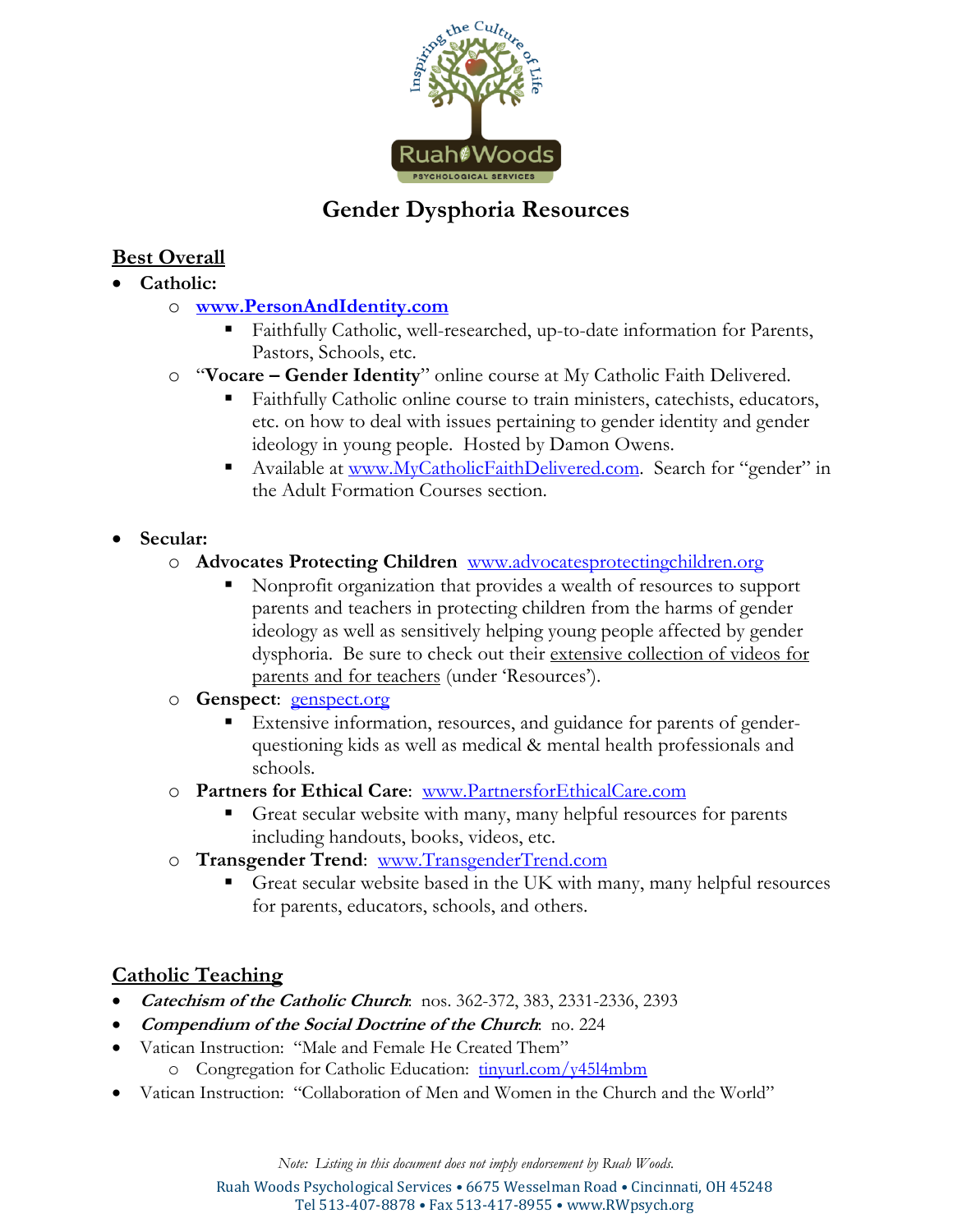- o Congregation for the Doctrine of the Faith: tinyurl.com/6h979
- USCCB document "Gender theory/Gender ideology Select Teaching Resources": goo.gl/8u7MFn
- USCCB letter "Created Male and Female": goo.gl/7uKn9w
- Person and Identity Project's extensive list of Church documents: bit.ly/3sQxNR6
- National Catholic Bioethics Center: www.ncbcenter.org/bioethics-resources
	- o Many resources regarding the morality of transitioning
	- o Scroll down to 'gender identity'
- Courage: truthandlove.com
	- o Many Catholic resources for those ministering to individuals or families affected by gender dysphoria.

#### **Medical and Social Science**

- **Society for Evidence Based Gender Medicine: segm.org**
	- o Professional organization that opposes the physical / chemical transitioning as the firstline treatment of youth with gender dysphoria. Great compilation of research and analysis.
- **Stats For Gender: https://www.statsforgender.org/**
	- o Extensive collection and analysis of research on gender dysphoria and related issues
- Special Report on Sex & Gender in *The New Atlantis*: goo.gl/v7au4d
- Special Report on Puberty Suppression in *The New Atlantis*: goo.gl/oXca8P
- *When Harry Became Sally* (book) by Ryan T. Anderson
	- o Excellent analysis of gender ideology and the problems with transitioning.
- *Irreversible Damage* (book) by Abigail Shrier
	- o A secular critique of transitioning for those affected by Rapid Onset Gender Dysphoria.
- American College of Pediatricians: www.acpeds.org
	- o A conservative group of pediatricians with excellent resources (articles, statements, etc.) to combat gender dysphoria as well as a referral network.
- Christian Medical & Dental Association: cmda.org
	- o Helpful resources (articles, statements, podcasts) on gender dysphoria and transitioning.
- Gender Dysphoria Working Group: gdworkinggroup.org
	- o An international group of secular scientists concerned about the push toward transitioning as a response to gender dysphoria in youth.
- The Public Discourse: www.thepublicdiscourse.com/category/transgender
- "Trans Mission: What's the Rush to Reassign Gender?" (video):  $\frac{1}{2}$  tinyurl.com/Trans-Mission
	- o Documentary investigation of the current phenomenon.
	- o By the Center for Bioethics and Culture, released June 2021.
- "Transgender Kids: Who Knows Best?" (video): www.dailymotion.com/video/x58s24i
	- o BBC documentary released in 2017 that includes a review of the firing of Dr. Kenneth Zucker and the shuttering of his clinic in Toronto.

#### **Desisting and Detransitioning**

*Desist, Detrans, Detox: Getting Your Child Out of the Gender Cult* (book) by Maria Keffler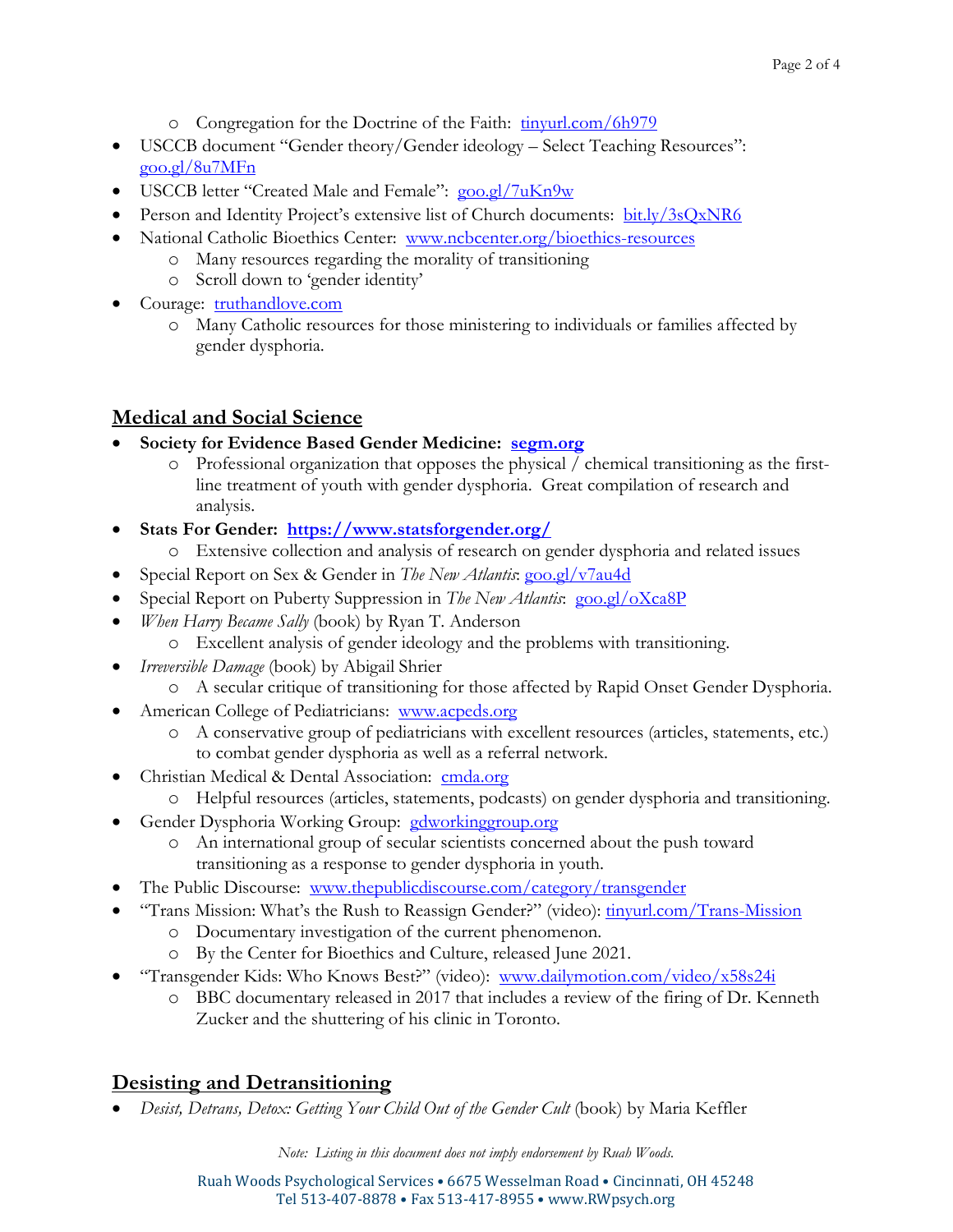- Detrans Voices: www.detransvoices.org
	- o Resources and stories of desistance and detransition.
- International Association of Therapists for Desisters and Detransitioners: iatdd.com
	- o Group of therapists working together to better serve the needs of desisters and detransitioners.
- Post Trans: www.post-trans.com
	- o Resources for and stories from female desisters and detransitioners.
- Sex Change Regret: www.sexchangeregret.com
	- o Founded by detransitioner Walt Heyer, this site provides resources and support for those struggling with gender dysphoria and/or have transitioned.
- "I Want My Sex Back" (video): rtd.rt.com/films/i-want-my-sex-back
	- o Documentary film featuring the personal story of three men who detransitioned.
- "TranZformed" (video): www.restoredhopenetwork.org/transgender-articles
	- o Award winning documentary.
	- o Available for purchase from various sellers or view it free on YouTube: tinyurl.com/tranZformed

### **Finding Psychological and Medical Care**

- Upper Room Crisis Hotline: 1-888-808-8724, www.catholichotline.org
- www.CatholicTherapists.com
- Catholic Psychotherapy Association: www.catholicpsychotherapy.org
- Catholic Medical Association: www.cathmed.org
- Christian Medical & Dental Association: cmda.org
- American College of Pediatricians: www.acpeds.org
- Focus on the Family's Christian Counselor Network: findacounselor.focusonthefamily.com
- Alliance for Therapeutic Choice and Scientific Integrity: www.therapeuticchoice.com
- Gender Exploratory Therapy Association: genderexploratory.com
- **International Association of Therapists for Desisters and Detransitioners:** *iatdd.com*

### **Grassroots Support for Parents, Families, and Individuals**

- **Cardinal Support Network: www.cardinalsupportnetwork.com** 
	- o Resources and support for parents and loved ones of someone with gender dysphoria.
- **•** Desist, Detrans, Detox: Getting Your Child Out of the Gender Cult (book) by M. Keffler
- **EnCourage: couragerc.org/for-families** 
	- o Catholic support groups for family and friends of people who experience same-sex attractions and/or gender dysphoria.
- Gender Dysphoria Support Network: genderdysphoriasupportnetwork.com
	- o Secular international group that aims to support families affected by gender dysphoria
- Genspect: genspect.org
	- o Secular website with information, resources, and guidance for parents of genderquestioning kids as well as medical & mental health professionals and schools.
- Healing from Crossdressing: healingfromcrossdressing.org
	- o A safe haven for Christians to discuss crossdressing, gender dysphoria, etc. and seek